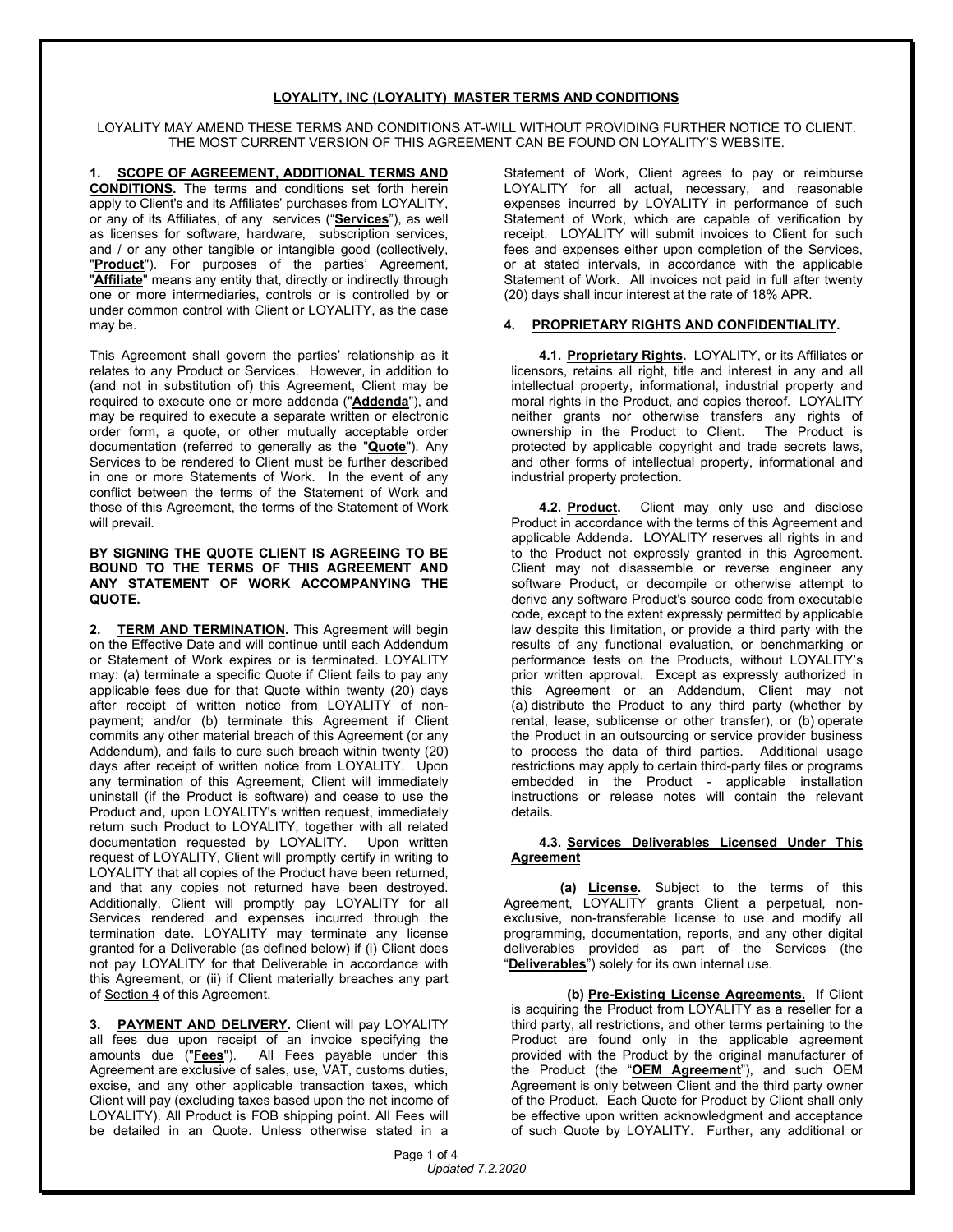conflicting terms of Client's purchase order with this Addendum or the Agreement are rejected by LOYALITY.

**(c) Ownership.** LOYALITY owns all right, title and interest in the Deliverables, *including* all intellectual property rights embodied therein. Nothing in this Agreement is intended to or will have the effect of vesting in or transferring to Client rights in LOYALITY's or its Affiliates' or its or their suppliers' software, methods, know-how or other intellectual property, regardless of whether such intellectual property was created, used or first reduced to practice or tangible form in the course of performance of the Services, whether solely by LOYALITY or jointly with Client.

**4.4 Mutual Confidentiality.** This Section sets out the terms for identification of information which is considered confidential and proprietary by a party (the "**Discloser**"), and restrictions against use and disclosure of such Confidential Information after disclosure to the other party (the "**Recipient**").

**(a) Definition.** The term "**Confidential Information**" means all proprietary or confidential information that is disclosed to the Recipient by the Discloser, and includes, among other things (i) any and all information relating to products or services provided by a Discloser, its Client-related and financial information, source and executable code, flow charts, drawings, techniques, specifications, development and marketing plans, strategies, forecasts, and sales and marketing materials; (ii) the Product; and (iii) the terms of this Agreement. Confidential Information does not include information that Recipient can show: (A) was rightfully in Recipient's possession without any obligation of confidentiality before receipt from the Discloser; (B) is or becomes a matter of public knowledge through no fault of Recipient; (C) is rightfully received by Recipient from a third party without violation of a duty of confidentiality; or (D) is or was independently developed by or for Recipient.

**(b) Disclosure Restrictions**. Recipient may not disclose Confidential Information of Discloser to any third party without the prior written consent of Discloser.

**(c) Proprietary Legends.** Recipient may not remove, obscure, or alter any proprietary legend relating to the Discloser's rights on or from any form of Confidential Information of the Discloser, without the prior written consent of the Discloser, except as expressly authorized in an Addendum.

#### **5. ALLOCATION OF RISK**

**5.1. Disclaimer of Damages. EXCEPT FOR VIOLATIONS OF SECTION 4, NEITHER PARTY, NOR ITS AFFILIATES AND LICENSORS, ARE LIABLE TO THE OTHER PARTY, OR ITS AFFILIATES OR LICENSORS, FOR ANY SPECIAL, INDIRECT, INCIDENTAL, PUNITIVE OR CONSEQUENTIAL DAMAGES ARISING OUT OF OR RELATING TO THIS AGREEMENT OR THE PRODUCT (INCLUDING WITHOUT LIMITATION LOST PROFITS, LOST COMPUTER USAGE, AND DAMAGE OR LOSS OF USE OF DATA), EVEN IF THAT PARTY HAS BEEN ADVISED OF THE POSSIBILITY OF SUCH DAMAGES, AND IRRESPECTIVE OF THE NEGLIGENCE OF EITHER PARTY OR WHETHER SUCH DAMAGES RESULT FROM A CLAIM ARISING UNDER TORT OR CONTRACT LAW.**

**5.2. Limitation of Liability. EXCEPT FOR VIOLATIONS OF SECTION 4, LOYALITY'S LIABILITY FOR DIRECT DAMAGES ARISING OUT OF OR RELATING TO THIS AGREEMENT IS LIMITED TO THE GREATER OF THE AMOUNT PAID OR PAYABLE BY CLIENT FOR THE APPLICABLE PRODUCT.** 

**5.3. Injunctive Relief.** Both parties acknowledge that their violation of Section 4 may cause the other party immediate and irreparable harm. In the event of such breach, the breaching party agrees that the other party may seek, in addition to any and all other remedies available at law, an injunction, specific performance or other appropriate relief.

#### **6. SERVICES-SPECIFIC TERMS.**

**6.1. All Necessary Rights. If, as part of LOYALITY's performance of Services, LOYALITY is required to use, copy or modify any third party system (hardware, software or other technology) provided or licensed to Client, then prior to LOYALITY's performance of such Services, Client will acquire all rights necessary for LOYALITY to perform such Services.**

## **6.2. Limited Warranty.**

LOYALITY warrants that it shall provide the services under this AGREEMENT in a commercially reasonable manner, consistent with industry standards. In the event an issue arises under this AGREEMENT with respect to the services provided hereunder, LOYALITY shall use commercially reasonable efforts to correct any issue under its control. The limit of LOYALITY's liability hereunder shall be LOYALITY's cost to correct any issue or the return of fees associated with the particular project or issue, but in no event such amount shall not exceed the fees paid to LOYALITY for the period of ninety (90) days prior to the incident giving rise to the issue under this warranty. Client agrees that the limit of LOYALITY's liability under this AGREEMENT shall be regardless of the nature of the claim, demand, or cause of action, including but not limited to, any claims of contractual liability, liability for misrepresentations or inducements of any kind, any product liability (whether based on negligence or strict liability). In the event of a breach of this warranty which remains uncured for a period of twenty (20) business days, in additional to the remedy set forth above, Client may terminate this AGREEMENT by providing written notice to LOYALITY. IN NO EVENT SHALL LOYALITY BE LIABLE FOR ANY LOST PROFITS, OR ANY PUNATIVE, SPECIAL, CONTINGENT, INCIDENTAL, OR CONSEQUENTIAL DAMAGES, EVEN IF LOYALITY KNEW OR SHOULD HAVE KNOWN OF THE POSSIBILITY OF SUCH DAMAGES. LOYALITY shall not be obligated to assume the defense of, or satisfy, any claim that might be made against Client by any other party. In addition, Client specifically undertakes to defend, indemnify, and hold LOYALITY harmless for any loss, claim, or damage, including all such claims by third parties resulting from Client use of third-party software, unless it was caused solely by the negligence or willful act of LOYALITY.

#### **6.3. Intellectual Property Indemnity**

**(a) Infringement Claims**. If a third party asserts a claim against Client asserting that the Deliverables and/or LOYALITY's performance of the Services in accordance with the terms of this Agreement violates a patent, trade secret or copyright (an "**Intellectual Property Right**")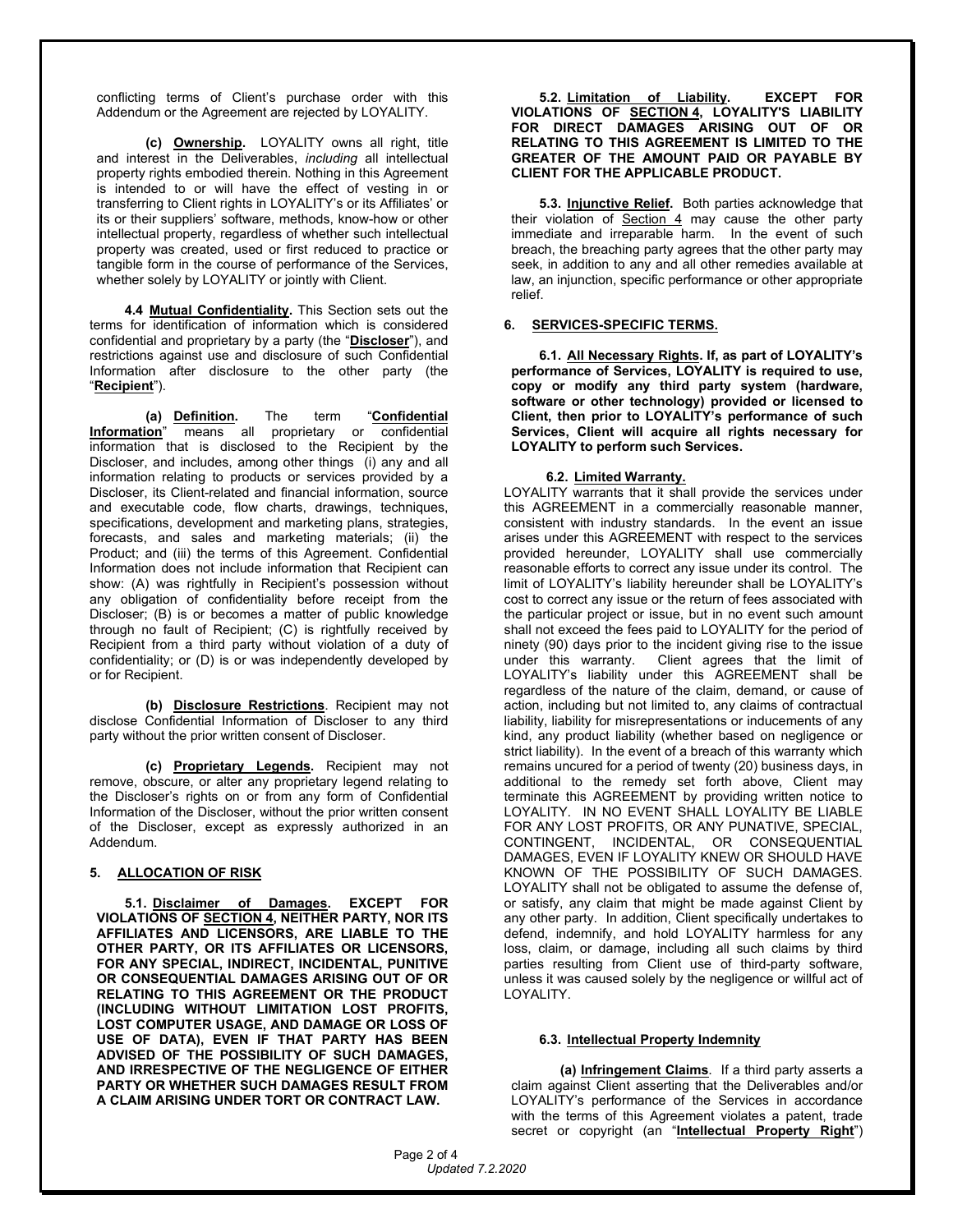owned by that third party ("**Infringement Claim**"), then LOYALITY will, at its own expense: (a) defend or settle the Infringement Claim; and (b) indemnify Client for any damages finally awarded against Client, but only if Client promptly notifies LOYALITY of any Infringement Claim, LOYALITY retains sole control of the defense of any Infringement Claim and all negotiations for its settlement or compromise, and Client provides all reasonable assistance requested by LOYALITY. LOYALITY will not be liable for any expenses or settlements incurred by Client without LOYALITY's prior written consent.

**(b) Remedies**. If an injunction or order is obtained against LOYALITY performing the Services for Client and/or Client using the Deliverables by reason of the allegations of infringement, or if in LOYALITY's opinion the Services and/or Deliverables may violate a third party's proprietary rights, then LOYALITY will, at its expense: (a) procure for Client the right to continue to receive the Services and/or use the Deliverables; (b) modify or replace the Services and/or Deliverables with a compatible, functionally equivalent substitute; or (c) if neither (a) nor (b) are commercially practical, terminate this Addendum and release Client from its obligation to make future payments for the Services and/or Deliverables. Sections 5.1 and 5.2 contain Client's exclusive remedies and LOYALITY's sole liability for claims of infringement.

**6.4. Insurance**. LOYALITY will provide and maintain during its rendition of the Services, but only for losses arising out of LOYALITY's work for Client: (a) Worker's Compensation and related insurance as prescribed by the law of the state applicable to the employees performing such Services; (b) employer's liability insurance with limits of at least one million dollars (\$1,000,000) for each occurrence; (c) comprehensive/commercial general liability insurance including products liability with one million dollars (\$1,000,000) per occurrence combined single limit and two million dollars (\$2,000,000) general aggregate, including coverage for the use of subcontractors, products liability and completed operations, and not containing an exclusion for explosion, collapse and underground coverage; (d) comprehensive motor vehicle liability insurance, including coverage for owned, hired, leased, rented and non-owned vehicles of at least one million dollars (\$1,000,000) for combined single limit for bodily injury, including death, and/or property damage; and (e) professional liability insurance covering the effects of errors and omissions in the performance of professional duties in the amount of one million dollars (\$1,000,000) for each occurrence and in the aggregate associated with Services.

**6.5. Independent Contractor**. Nothing in this Agreement will be construed to make either party an employer, employee, agent or partner of the other, and this Agreement will not be construed to create rights, express or implied, on behalf of or for the use of any party other than LOYALITY and Client. All of the Services performed by LOYALITY will be performed as an independent contractor. LOYALITY will perform such Services under the general direction of Client, but LOYALITY will have sole discretion to determine the manner, method and means of performing such Services subject to the provisions of this Agreement and applicable Statement of Work. Neither party will have any authority to make any contract in the name of or otherwise to bind the other party. LOYALITY will be responsible for and will pay all unemployment, social security and other payroll taxes, and all worker's compensation claims, worker's compensation insurance

premiums and other insurance premiums, with respect to LOYALITY and LOYALITY's employees.

**6.6. Mutual Non-Solicitation**. During the term of this Agreement, and for a period of twelve (12) months thereafter, neither party will solicit for employment any employees of the other party or its affiliates who, within twelve (12) months prior to such solicitation: (a) directly performed under this Agreement, (b) had substantial contact with the hiring party in relation to this Agreement, or (c) the hiring party became aware of due to, or derived from information learned through the performance of, this Agreement. For this purpose, "solicitation" does not include contact resulting from indirect means such as public advertisement, placement firm searches or similar means not directed specifically at the employee to which the employee responds on his or her own initiative. Notwithstanding the foregoing, either party may at any time, directly or indirectly, solicit and hire any employee of the other party if such employee did not resign but was terminated by the other party. The parties acknowledge and agree that a breach of this "Non-Solicitation" clause will not give rise to a right of termination of this Agreement; the party not in breach will only have the right to seek and recover direct damages, of twenty (20) percent of employee's annual salary from the breaching party.

**6.7. Mutual Indemnity**. Each party will indemnify, defend and hold harmless the other party from all claims, liabilities or expenses for physical damage to real property or tangible personal property and bodily injury, including death, to the extent caused by the gross negligence or willful misconduct of the indemnifying party's employees or contractors arising out of this Agreement and while at the Clients premises. The foregoing indemnities are contingent upon the party seeking indemnity giving prompt written notice to the indemnifying party of any claim, demand or action, and cooperating with the indemnifying party in the defense or settlement of any such claim, demand or action.

#### **7. MISCELLANEOUS/OTHER PROVISIONS.**

**7.1. Severability.** Should any provision of this Agreement be invalid, or unenforceable, the remainder of the provisions will remain in effect. In the event of a dispute, the prevailing party in any litigation or arbitration will be entitled to recover its attorneys' fees and cost incurred from the other party.

**7.2. Notices.** Unless otherwise provided, notices to either party will be in writing to the address indicated above, or as later amended, and deemed effective when received.

**7.3. Verification.** Upon LOYALITY's written request, Client will provide LOYALITY with a certification signed by an officer of Client verifying that Product is being used pursuant to the terms of this Agreement, including without limitation the licensed capacity of the Product. LOYALITY may, at its expense, audit Client's use of Product to confirm Client's compliance with this Agreement. Any such audit will be conducted during regular business hours at Client's facilities and will not unreasonably interfere with Client's business activities. If an audit reveals that Client has underpaid Fees to LOYALITY, Client will pay such underpaid Fees. If the underpaid Fees exceed five percent (5%) of the Fees paid, then Client will also pay LOYALITY's reasonable costs of conducting the audit.